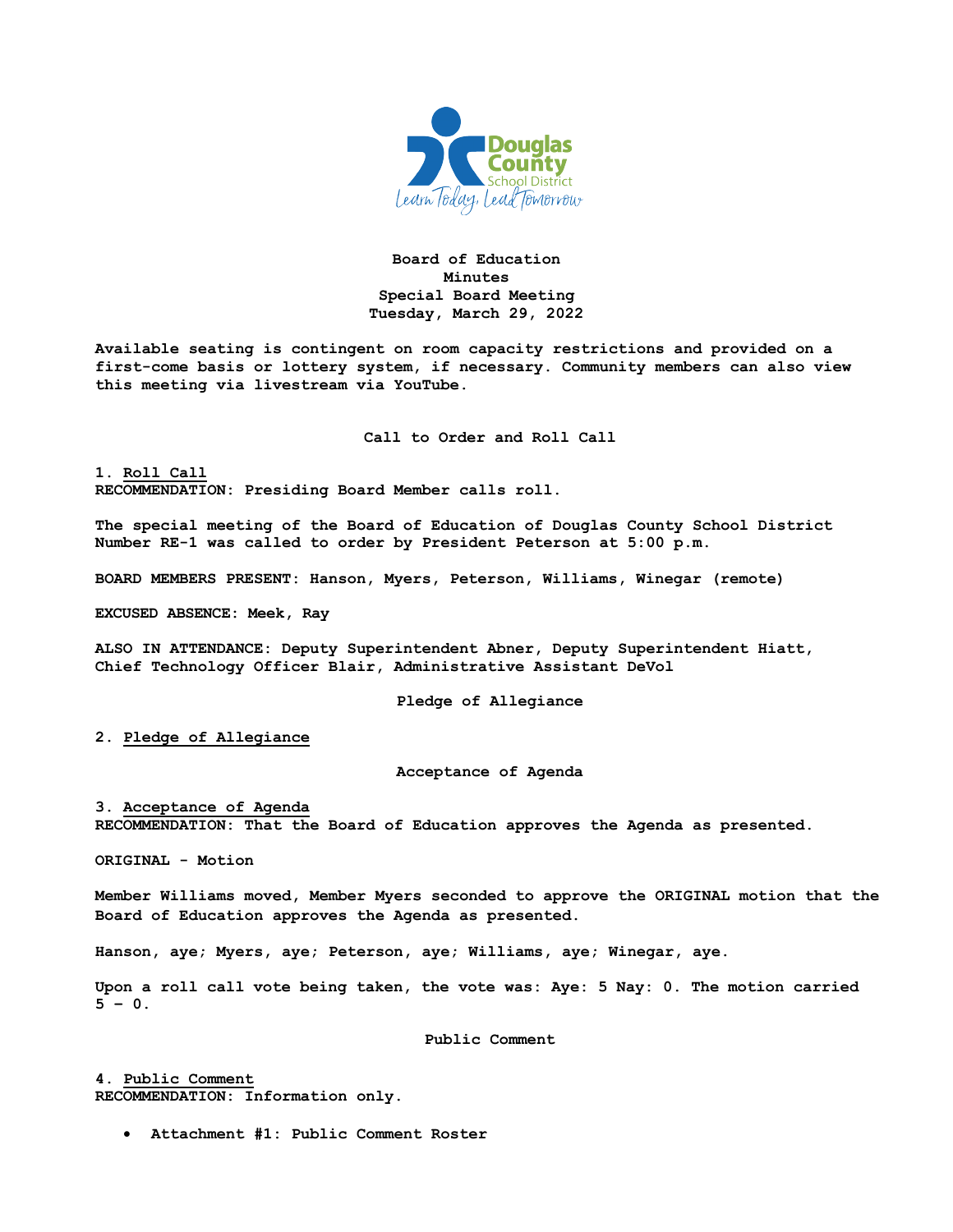**Board of Education Minutes March 29, 2022 Page 2 of 4**

**Please focus comments on Agenda Item #6: Approval of Superintendent Contract. Community input that could help the District meet the challenge of becoming the best school system possible is always welcome.** 

- **Christa Gilstrap, Highlands Ranch resident, provided comment regarding the superintendent contract**
- **Amity Wicks, Highlands Ranch resident, provided comment regarding superintendent candidate**
- **Allyson Kulinski, Parker resident, provided comment regarding the superintendent**
- **Kelly Mayr, Highlands Ranch resident, provided comment regarding district direction**
- **Robert Marshall, Highlands Ranch resident, provided comment regarding the Board**
- **Katie Barrett, Castle Rock resident, provided comment regarding the Superintendent contract**
- **Jennifer Iversen, Castle Pines resident, provided comment regarding the superintendent**
- **Sara Wu, Castle Rock resident, provided comment regarding wasting public funds**
- **Judy Brannberg Littleton resident, provided comment regarding the Superintendent Contract**
- **Barry Brannberg, Littleton resident, comments read by Judy Brannberg regarding superintendent contract**
- **Luke Johnson, Highlands Ranch resident, provided comment regarding superintendent contract**
- **Tricia Ackerman, Parker resident, provided comment regarding the superintendent**
- **Gary Colley, Parker resident, provided comment regarding accountability**
- **Tiffany Baker, Highlands Ranch resident, provided comment regarding the superintendent**
- **Lucy Squire, Highlands Ranch resident, provided comment regarding the superintendent contract**
- **Lloyd Guthrie, Littleton resident, provided comment regarding the Board**
- **Carolyn Williamson, Parker resident, comments read by Eiko Browning, regarding the superintendent**
- **Eiko Browning, Highlands Ranch resident, provided comment regarding neighborhood schools**
- **Tracie Jones, Parker resident, provided comment regarding the Board**
- **Kristen Weiland, Parker resident, provided comment regarding the Board**
- **Jessica Metzler, Parker resident, provided comment regarding the superintendent**
- **Cindi Thompson, Highlands Ranch resident, provided comments on behalf of a teacher regarding the Board**
- **Tiffani Wilson, Parker resident, provided comment regarding the superintendent**
- **Chad Cox, Castle Rock resident, provided comment regarding the superintendent contract**
- **Tina De Los Santos, Parker resident, provided comments regarding the superintendent**
- **Rachelle Payne, Highlands Ranch resident, provided comment regarding funds for appeal of lawsuit**
- **Meggan Dahlgren, Highlands Ranch resident, provided comment regarding the superintendent contract**
- **Denice Dirks, Parker resident, provided comment regarding the superintendent**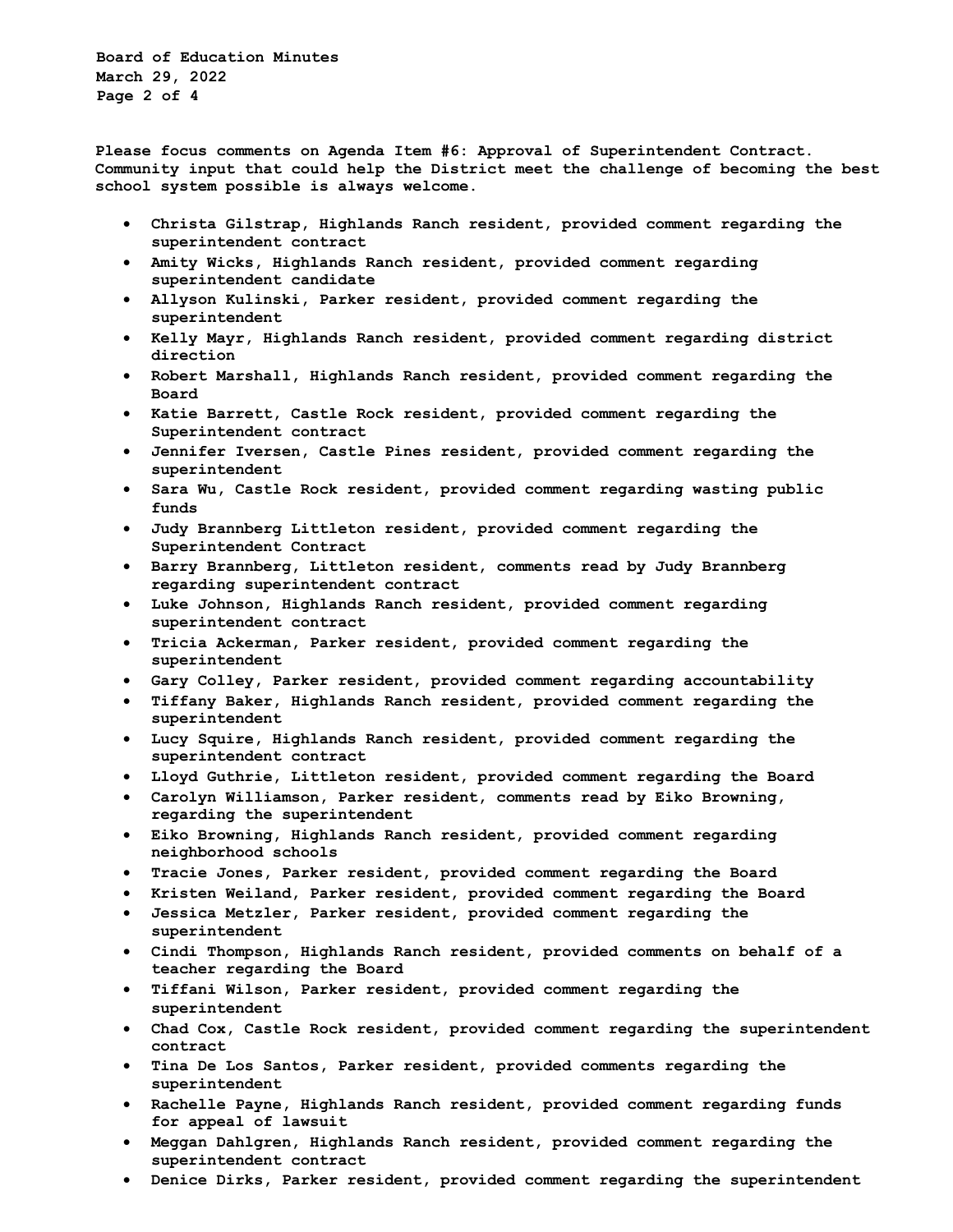**Board of Education Minutes March 29, 2022 Page 3 of 4** 

#### **Convene in Executive Session (a closed session)**

# **5. Convene in Executive Session (a closed session)**

**RECOMMENDATION: That the Board of Education convenes in Executive Session (a closed session) for purposes of holding conference with the District's attorney(s) to receive legal advice on specific legal questions, pursuant to C.R.S. § 24-6- 402(4)(b), including conferences to receive legal advice on specific legal questions concerning the interpretation of superintendent contract provisions and approval of a superintendent contract.**

**The Board may hold an executive session for considering limited matters, including: Real Estate matters e.g. the purchase, acquisition, lease, transfer or sale of real, personal or other property pursuant to C.R.S. § 24-6-402(4)(a); to hold conference with the Board's attorney to receive legal advice on specific legal questions, pursuant to C.R.S. § 24-6-402(4)(b); matters required to be kept confidential by federal or state law or rules and regulations pursuant to C.R.S. § 24-6-402(4)(c); to be advised on specialized details of security arrangements and investigations pursuant to C.R.S. § 24-6-402(4)(d); to determine positions relative to matters that are or will be subject to contract negotiations, developing strategy for those negotiations, and instructing negotiators, pursuant to C.R.S. § 24-6-402(4)(e); personnel matters, including actions, updates, and Superintendent recommendations involving individual employees, pursuant to C.R.S. § 24-6-402(4)(f); to consider documents protected by non-disclosure provisions of Colorado Open Records Act pursuant to C.R.S. § 24-6-402(4)(g); and/or to be advised on individual student matters, where public disclosure would adversely affect the person or persons involved, pursuant to C.R.S. § 24-6-402(4)(h).** 

### **ORIGINAL - Motion**

**Member Hanson moved, Member Myers seconded to approve the ORIGINAL motion that the Board of Education convenes in Executive Session (a closed session) for purposes of holding conference with the District's attorney(s) to receive legal advice on specific legal questions, pursuant to C.R.S. § 24-6-402(4)(b), including conferences to receive legal advice on specific legal questions concerning the interpretation of superintendent contract provisions and approval of a superintendent contract.** 

**Hanson, aye; Myers, aye; Peterson, aye; Williams, aye; Winegar, aye.** 

**Upon a roll call vote being taken, the vote was: Aye: 5 Nay: 0. The motion carried**   $5 - 0.$ 

**Executive Session Attendance: Hanson, Myers, Peterson, Williams, Winegar, Outside Legal Counsel Kristin Edgar.** 

**Executive Session Time: 6:19 p.m.** 

**Executive Session Concluded: 7:00 p.m.** 

**President Peterson reconvened the Special Board Meeting at 7:10 p.m.** 

**Director Meek entered the meeting remotely.** 

### **Study/Action Items**

# **6. Approval of Superintendent Contract**

**RECOMMENDATION**: **That the Board of Education approve the Superintendent Contract as presented.**

• **Attachment #1: Superintendent Contract**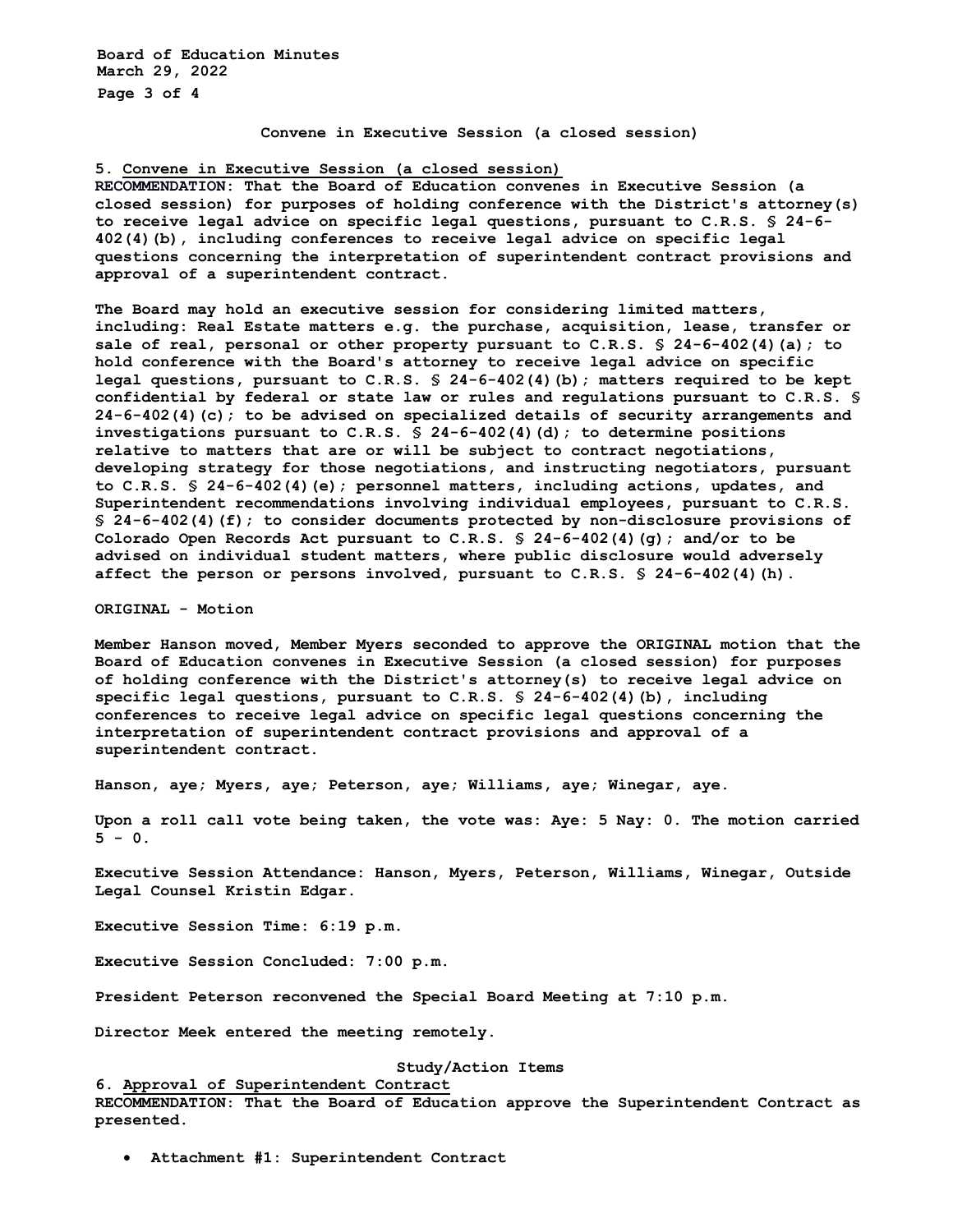**Board of Education Minutes March 29, 2022 Page 4 of 4** 

**Board discussion.**

**Director Williams suggested two (2)edits to the contract:**

- **Section 4 correct the numbering of the duplicate 4.4 to 4.5**
- **Section 8.1 change the word "Board" to "District" in the first sentence**

**Director Hanson suggested discussion on the employment term of the contract and administrative licensing.** 

**Board discussion.** 

**AMENDED - Motion** 

**Member Williams moved, Member Hanson seconded to approve the AMENDED motion to amend the contract as follows:** 

- **Section 1.1 change the dates to March 31, 2022 to June 30, 2025**
- **Section 4 correct the numbering of the duplicate 4.4 to 4.5**
- **Section 8.1 change the word "Board" to "District" in the first sentence**

**Hanson, aye; Meek, nay; Myers, aye; Peterson, aye; Williams, aye; Winegar, nay.**

**Upon a roll call vote being taken, the vote was: Aye: 4 Nay: 2. The motion carried 4 - 2.**

**AMENDED – Motion**

**Member Hanson moved, Member Myers seconded to approve the AMENDED motion that the Board of Education approve the Superintendent contract as amended.**

**Hanson, aye; Meek, nay; Myers, aye; Peterson, aye; Williams, aye; Winegar, aye.** 

**Upon a roll call vote being taken, the vote was: Aye: 5 Nay: 1. The motion carried**  $5 - 1$ .

### **Adjournment**

**7. Adjournment RECOMMENDATION: That the Board of Education adjourns the meeting.** 

**ORIGINAL - Motion** 

**Member Williams moved, Member Myers seconded to approve the ORIGINAL motion that the Board of Education adjourns the meeting.** 

**Hanson, aye; Meek, aye; Myers, aye; Peterson, aye; Williams, aye; Winegar, aye.**

**Upon a roll call vote being taken, the vote was: Aye: 6 Nay: 0. The motion carried 6 - 0.**

**President Peterson adjourned the Special Board Meeting of the Board of Education at 7:40 p.m.**

**These minutes summarize the final decisions made by the Board of Education at the referenced meeting. View the meeting via You Tube by accessing the following link: https://www.youtube.com/watch?v=amU1GOhwqD8&list=PLyjVvMhp58liz3QmZQeX7QUKKhYfNu4 Rb&index=5**